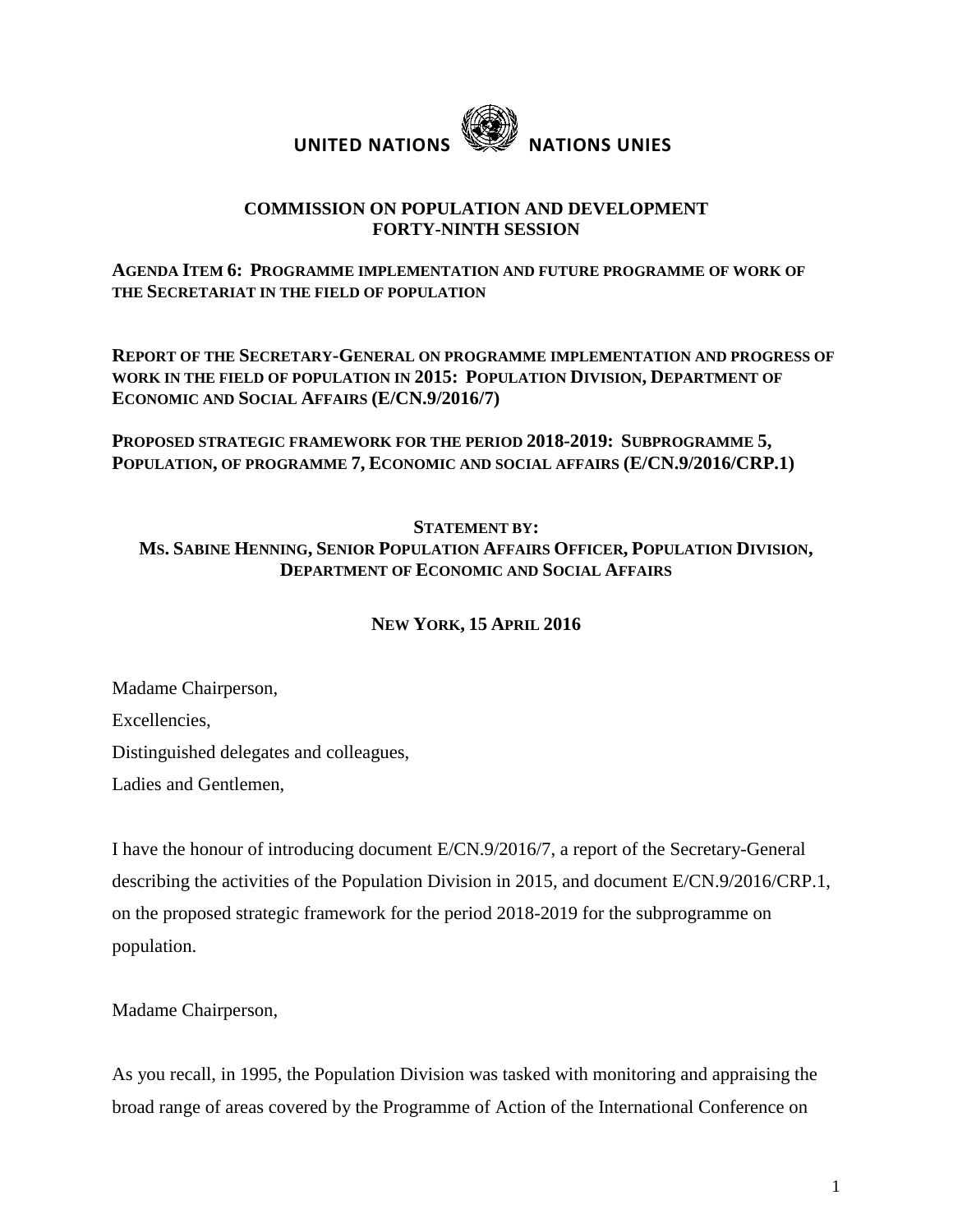Population and Development. The work of the Division also has been shaped by the resolutions and decisions of the Commission on Population and Development, and by relevant resolutions of the General Assembly and the Economic and Social Council. In addition to its extensive analytic output, the Population Division serves as the Secretariat of the Commission on Population and Development.

#### Madame Chairperson,

I am pleased to report that in 2015 the Population Division made significant progress in implementing its programme of work. Please allow me to highlight a few of its activities.

In the area of fertility and family planning, the Population Division published *World Contraceptive Use 2015*, a comprehensive data set on family planning indicators, and *Modelbased Estimates and Projections of Family Planning Indicators 2015*, the annual estimates and projections of family planning indicators for the period 1970-2030. The publication *Trends in Contraceptive Use Worldwide 2015* highlights indicators of family planning in 2015 and projections to 2030. *World Fertility Data 2015* is the most comprehensive collection of timeseries data on fertility worldwide to date. The publication *World Marriage Data 2015* is also our most comprehensive release of data on marital and union status for the period 1970 through 2014 for more than 220 countries or areas.

In the field of mortality, the Population Division published a wallchart entitled *World Mortality 2015*, which presents key indicators of mortality at the global, regional and country levels. To complement the forthcoming *World Mortality Report 2015*, the Population Division issued an online dataset of mortality-related indicators for all countries and areas of the world. Using data from the Demographic and Health Surveys, it conducted an analysis of child mortality disaggregated by income for fifty low- and middle-income countries. This analysis was published as a technical paper, and the Population Division published another technical paper exploring a method for estimating long time series of life tables for developing countries.

On the topic of migration, the Population Division issued *Trends in International Migrant Stock: The 2015 Revision*, a new set of global migrant stock estimates disaggregated by age and sex and by country of origin for 232 countries and areas since 1990. The Division also issued the dataset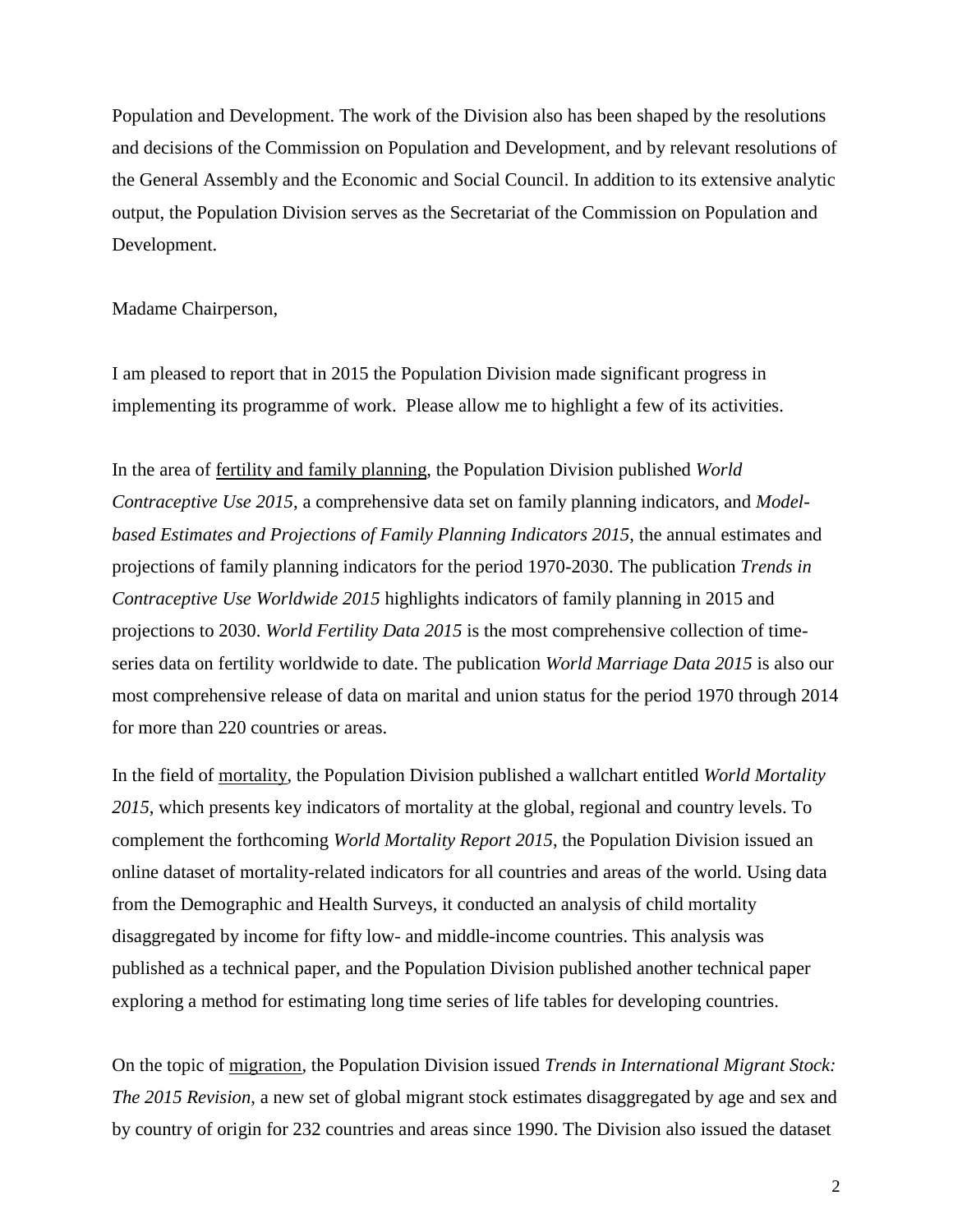entitled *International Migration Flows to and from Selected Countries: The 2015 Revision*, which contains official data on annual inflows and outflows of international migrants for the more than 40 countries for which such data were available. In addition, the Division participated in various activities organized by the Global Forum on Migration and Development and the Global Migration Group and provided administrative and substantive support to the Secretary-General's Special Representative on International Migration and his team. The Division also provided substantive support to migration-related high-level events organized by the Secretary-General (30 September 2015) and the President of the General Assembly (20 November 2015) and to United Nations-wide efforts and initiatives responding to ongoing refugee and migratory crises.

#### Madame Chairperson,

In the field of population estimates and projections, the Population Division issued *World Population Prospects: The 2015 Revision*, the official United Nations population estimates and projections for all countries and areas of the world with all related outputs. These data and the accompanying analysis are used extensively within the United Nations system and by the general public. The Division has continued to develop probabilistic population projections for all countries and areas of the world, with results presented through the year 2100.

On the topic of population policy, the Population Division continued to implement the *United Nations Eleventh Inquiry among Governments on Population and Development*, a record of government views and policies on various key aspects of population and development. The Division also made progress on the forthcoming 2015 revision of the *World Population Policies Database* and, in collaboration with the World Health Organization, started implementing the *Global Abortion Policies* project, an interactive, open-access database and repository of current abortion laws and policies for all countries of the world.

In the area of population and development, the Population Division published the report *World Population Ageing 2015: Highlights* and a full report with the same title, presenting up-to-date estimates and projections of the number of older persons and their share of the total population for all countries and regions in the world. Recognizing the growing number of older persons in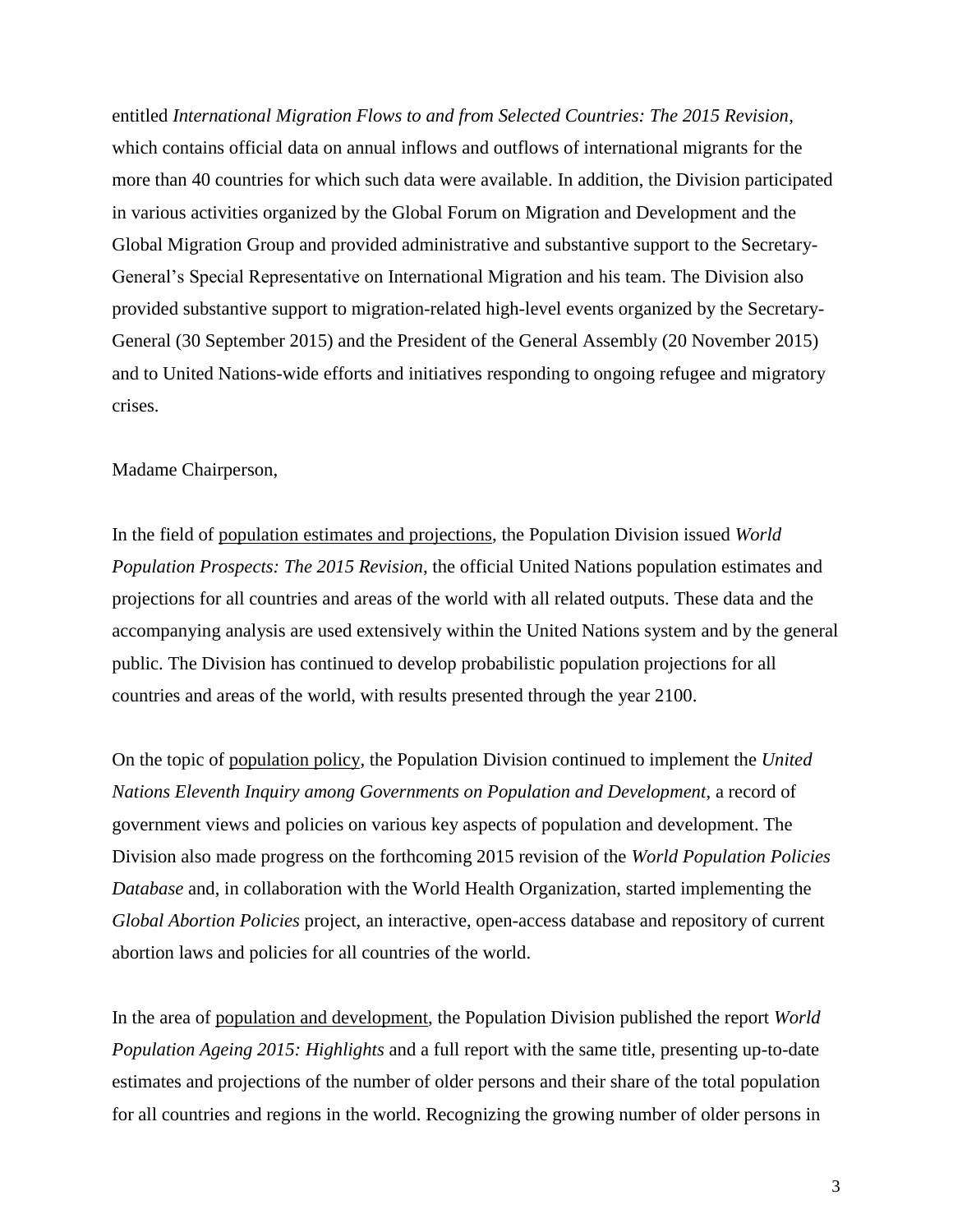Africa, the Population Division published a *Directory of Research on Ageing in Africa: 2004- 2015*, an updated inventory of research activities on ageing in the region that have been carried out since 2004. The Population Division released the 2015 edition of *Profiles of Ageing*, which provides up-to-date data on ten selected sociodemographic indicators of ageing and older persons.

The Population Division continued to support intergovernmental processes. It prepared two reports of the Secretary-General and other documentation for the forty-eighth session of the Commission on Population and Development in 2015. In preparation for the forty-ninth session, the Division conducted a broad consultation process with Member States on the Commission's methods of work, which informed the preparation of a Note by the Secretariat on the same topic as input to the current session.

The Population Division made regular technical contributions to the global monitoring of six MDG indicators, specifically, infant and under-five mortality, maternal mortality, the adolescent birth rate, contraceptive prevalence, and the unmet need for family planning. Population estimates produced by the Division also served as denominators for monitoring progress toward the MDGs on the topics of poverty, education and health. The Population Division took part in system-wide consultations and reviews of the post-2015 development agenda and provided technical input for the development of the indicator framework for the Sustainable Development Goals and targets.

During 2015, the Population Division continued to update and expand its website in order to provide access to timely population information for use by Government officials, academic and private sector researchers, and civil society. The Population Division has increased its efforts to promote awareness of population issues via social media, such as Twitter and Facebook. The Division, in collaboration with partners, has contributed to capacity-development for work on the analysis and use of migration statistics, the estimation of maternal mortality and the production of population estimates and projections.

As I indicated earlier, Madame Chairperson, these are just a few highlights of the Population Division's diverse portfolio of activities.